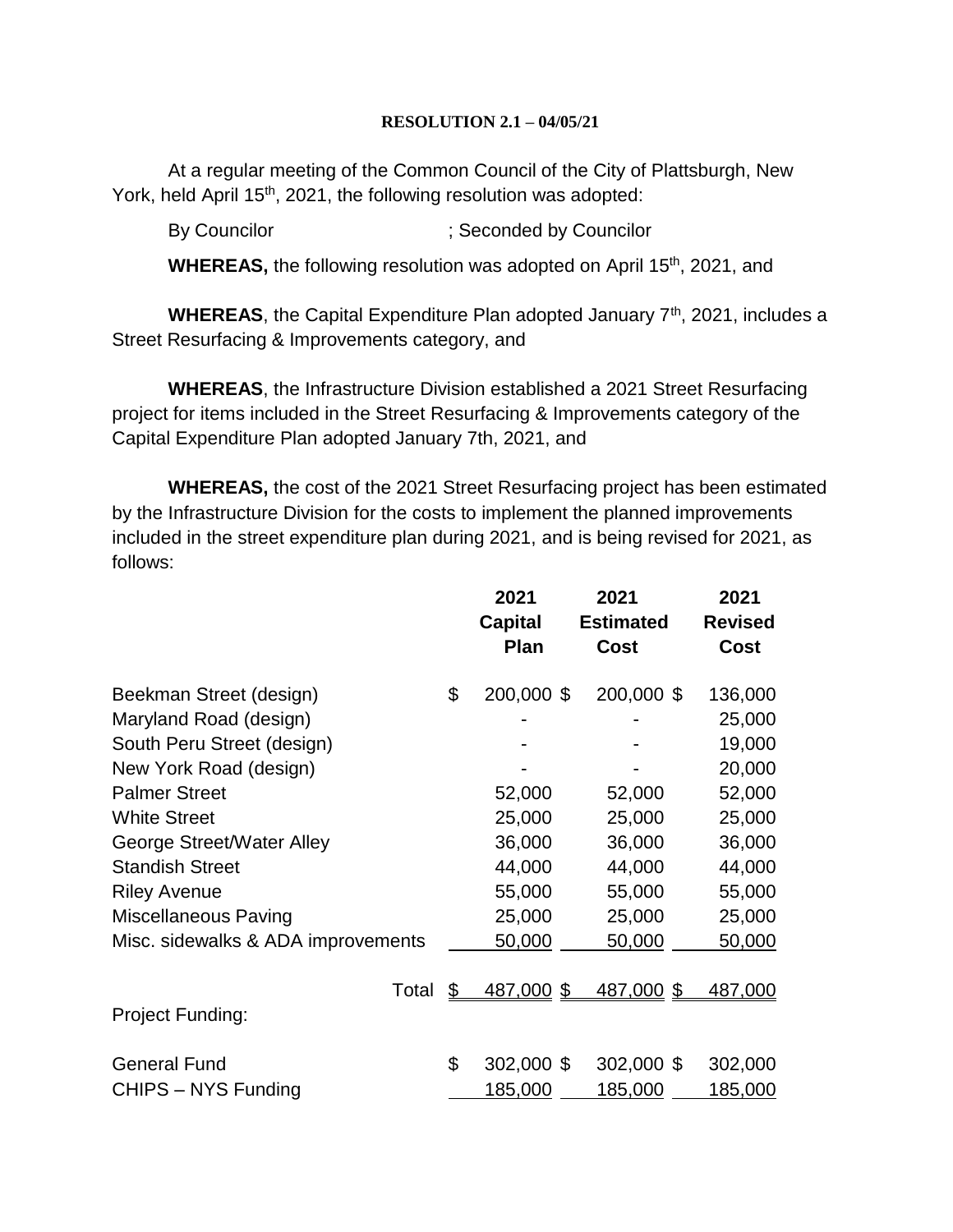Now therefore,

**BE IT RESOLVED**, by the Common Council of the City of Plattsburgh, New York, this  $15<sup>th</sup>$  day of April 2021, as follows:

- 1) That, the amount of Four Hundred Eighty-seven Thousand and 00/100 (\$487,000.00) Dollars is hereby appropriated for the capital project **2021 Street Resurfacing (H5110.77)** for the cost of the revised project items listed above and is hereby authorized to be expended for such purpose.
- 2) That, the amount of Three Hundred Two Thousand and 00/100 (\$302,000.00) Dollars of such appropriation be provided by an advance from the General Fund to be reimbursed by a BAN or serial bonds issued by the City of Plattsburgh as permanent funding for the project.
- 3) That, the amount of One Hundred Eight-five Thousand and 00/100 (\$185,000.00) Dollars of such appropriation be provided by funding from the Consolidated Local Street and Highway Improvement Program (CHIPS) sponsored by New York State.
- 4) That, this resolution takes effect immediately.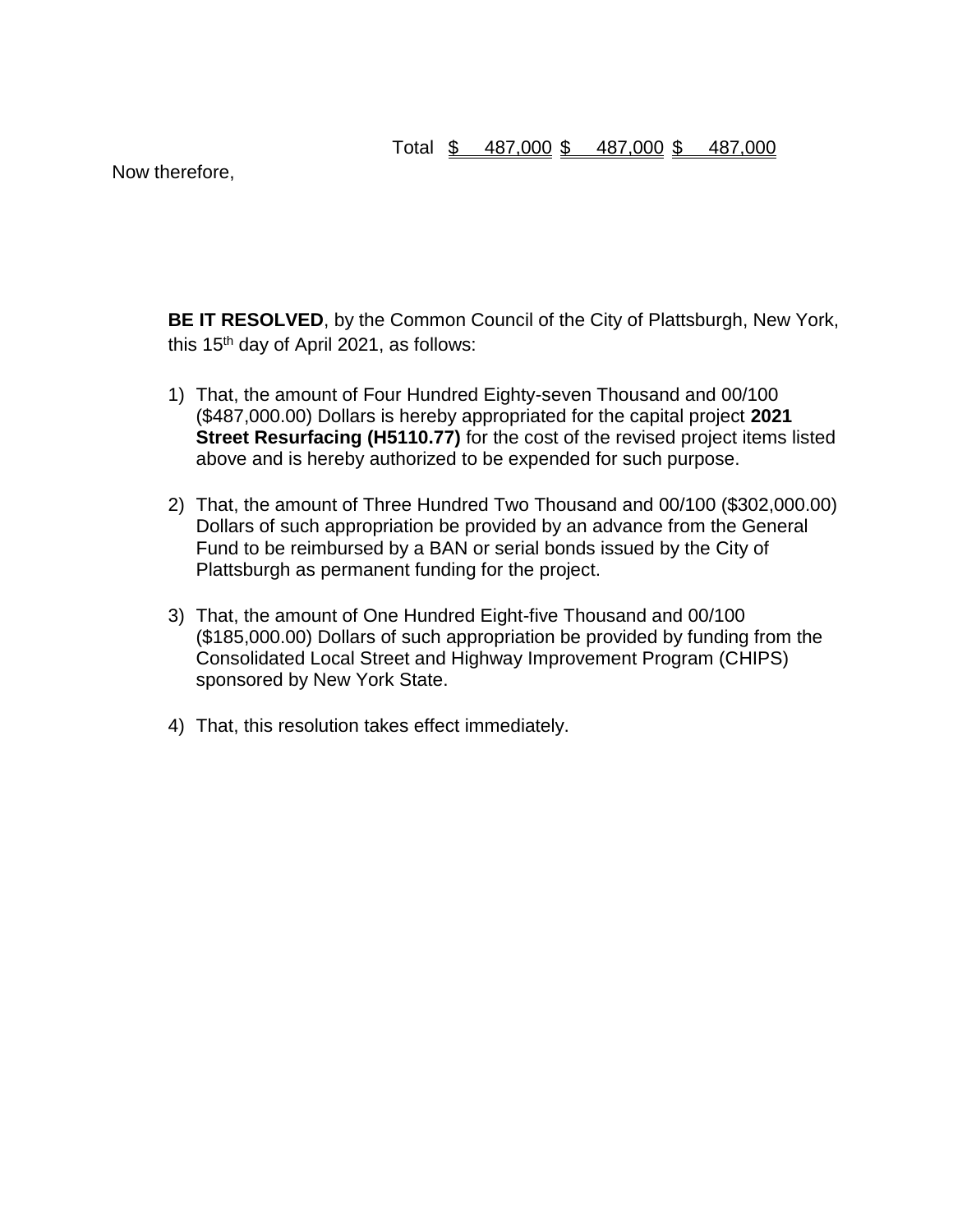### **RESOLUTION 2.2 – 04/05/21**

# **RESOLUTION TITLE: Resolution awarding the Design phase of Beekman Street Reconstruction to RMSPC for a total of \$52,915.00. (pages 1-2)**

Approved by the **INFRASTRUCTURE COMMITTEE** at its meeting on **April 5th, 2021**

"Yes" "No"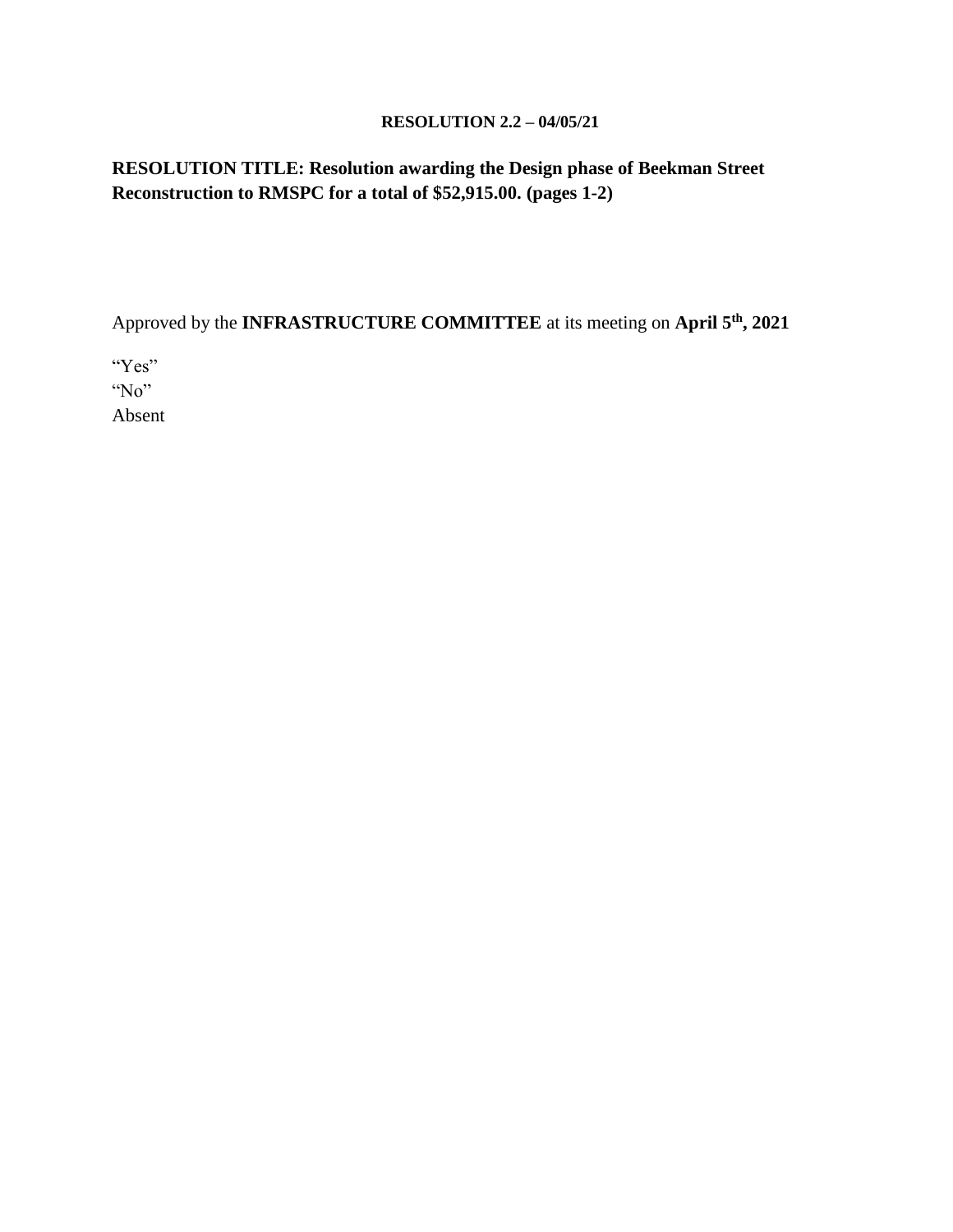### **RESOLUTION 2.3 – 04/05/21**

# **RESOLUTION TITLE: Resolution awarding the Design phase of Maryland Road Water Line Reconstruction to RMSPC for a total of \$24,415.00. (pages 3-4)**

Approved by the **INFRASTRUCTURE COMMITTEE** at its meeting on **April 5th, 2021**

"Yes" "No"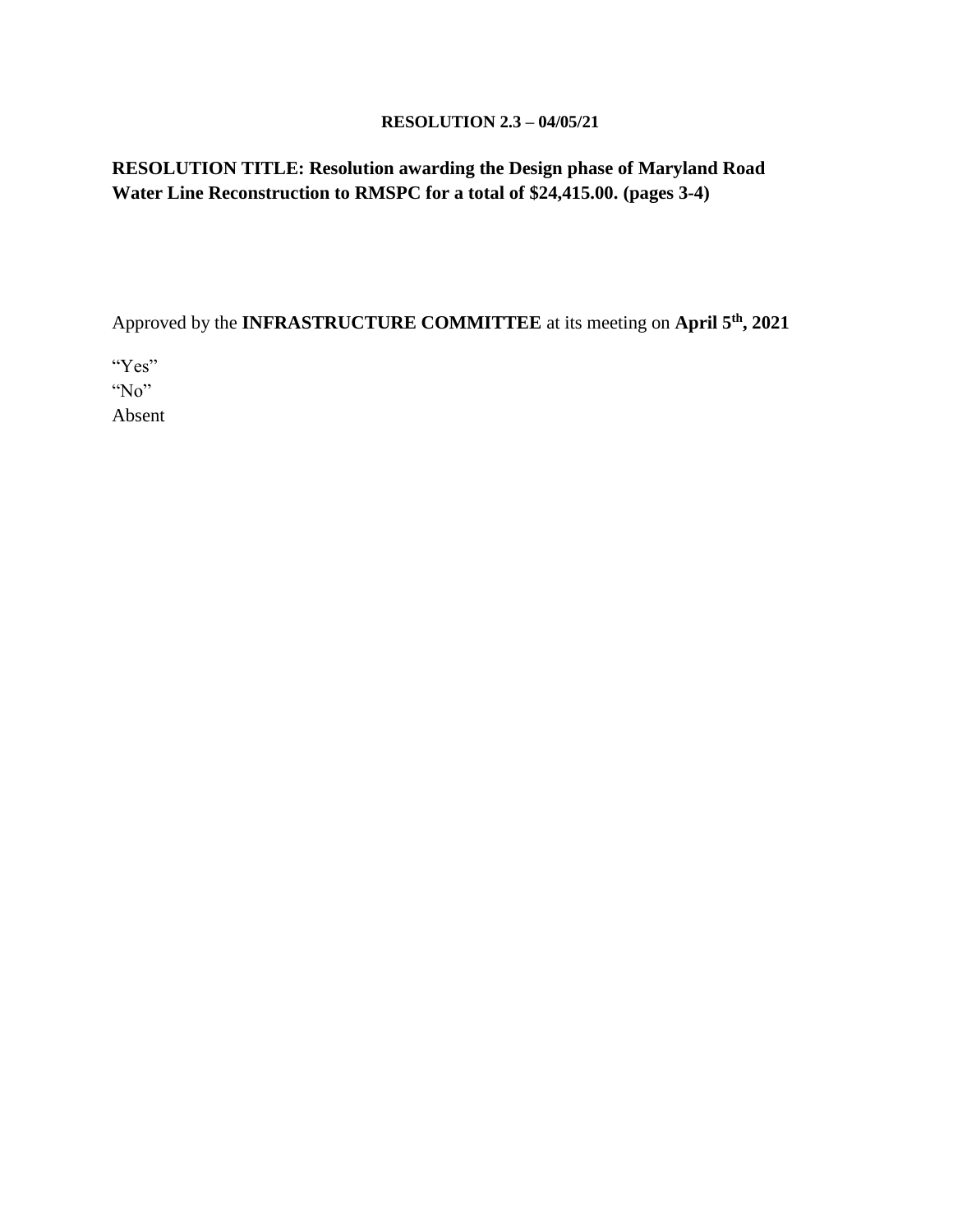### **RESOLUTION 2.4 – 04/05/21**

# **RESOLUTION TITLE: Resolution awarding the Design phase of New York Road Water Line Reconstruction to AEDA for a total of \$18,800.00. (pages 5-11)**

Approved by the **INFRASTRUCTURE COMMITTEE** at its meeting on **April 5th, 2021**

"Yes" "No"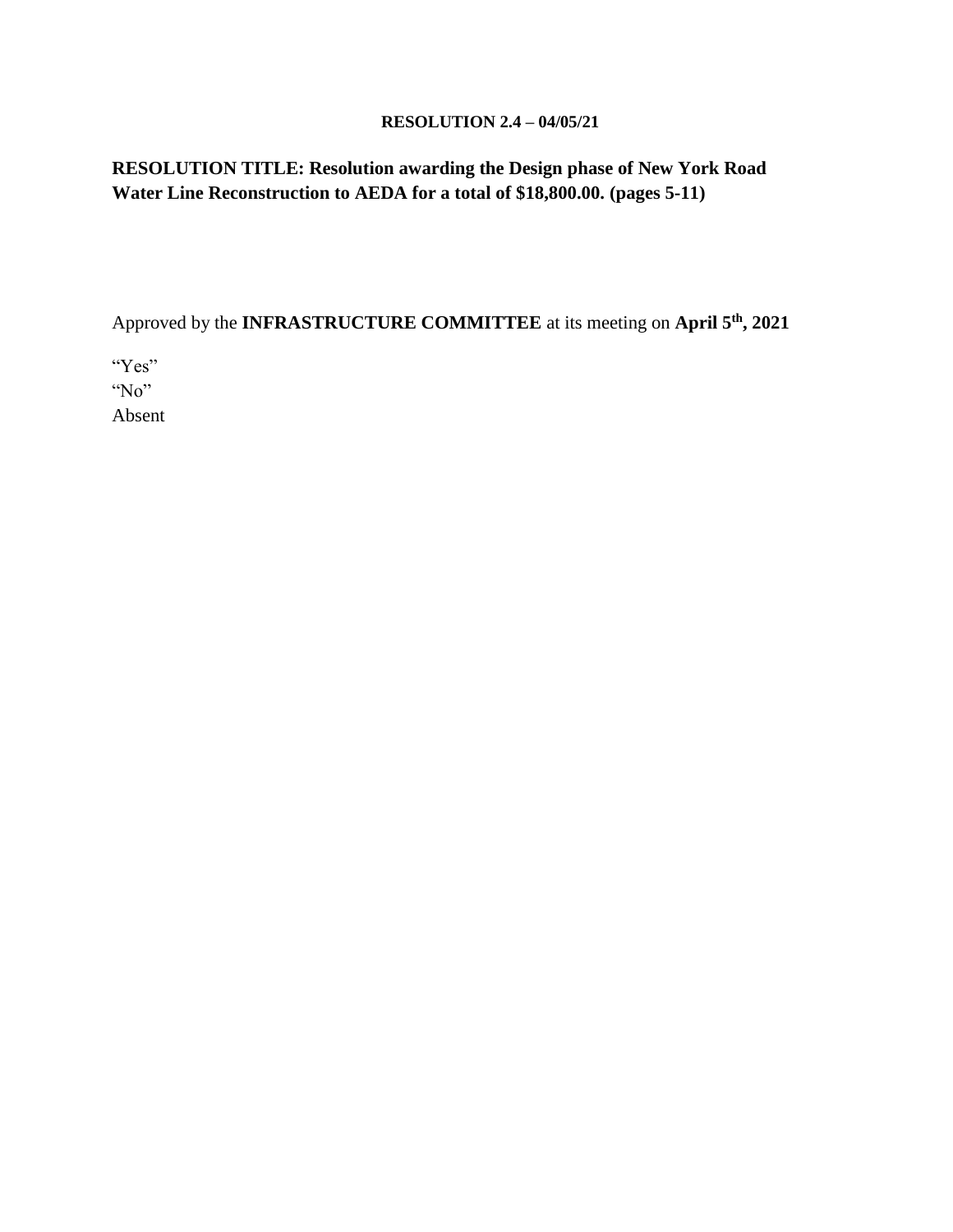### **RESOLUTION 2.5 – 04/05/21**

# **RESOLUTION TITLE: Resolution awarding the Design phase of South Peru Street Water Line Reconstruction to AEDA for a total of \$18,800.00. (pages 12-18)**

Approved by the **INFRASTRUCTURE COMMITTEE** at its meeting on **April 5th, 2021**

"Yes" "No"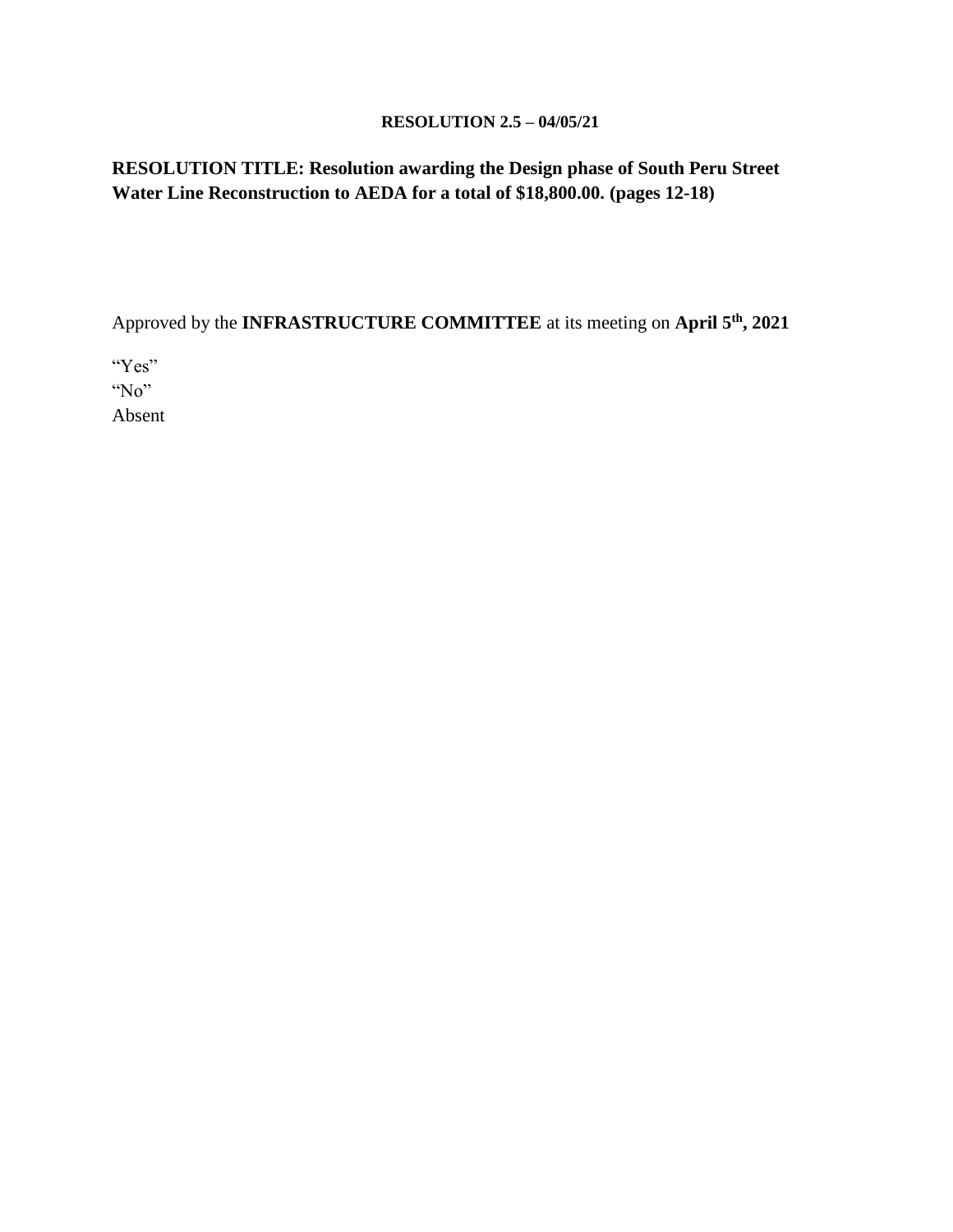### **RESOLUTION 2.6 – 04/05/21**

**RESOLUTION TITLE: Resolution awarding the Design phase of The City of Plattsburgh Annual Sidewalk Improvements Program to AEDA for a total of \$6,500.00. (pages 19-24)**

Approved by the **INFRASTRUCTURE COMMITTEE** at its meeting on **April 5th, 2021**

"Yes"

"No"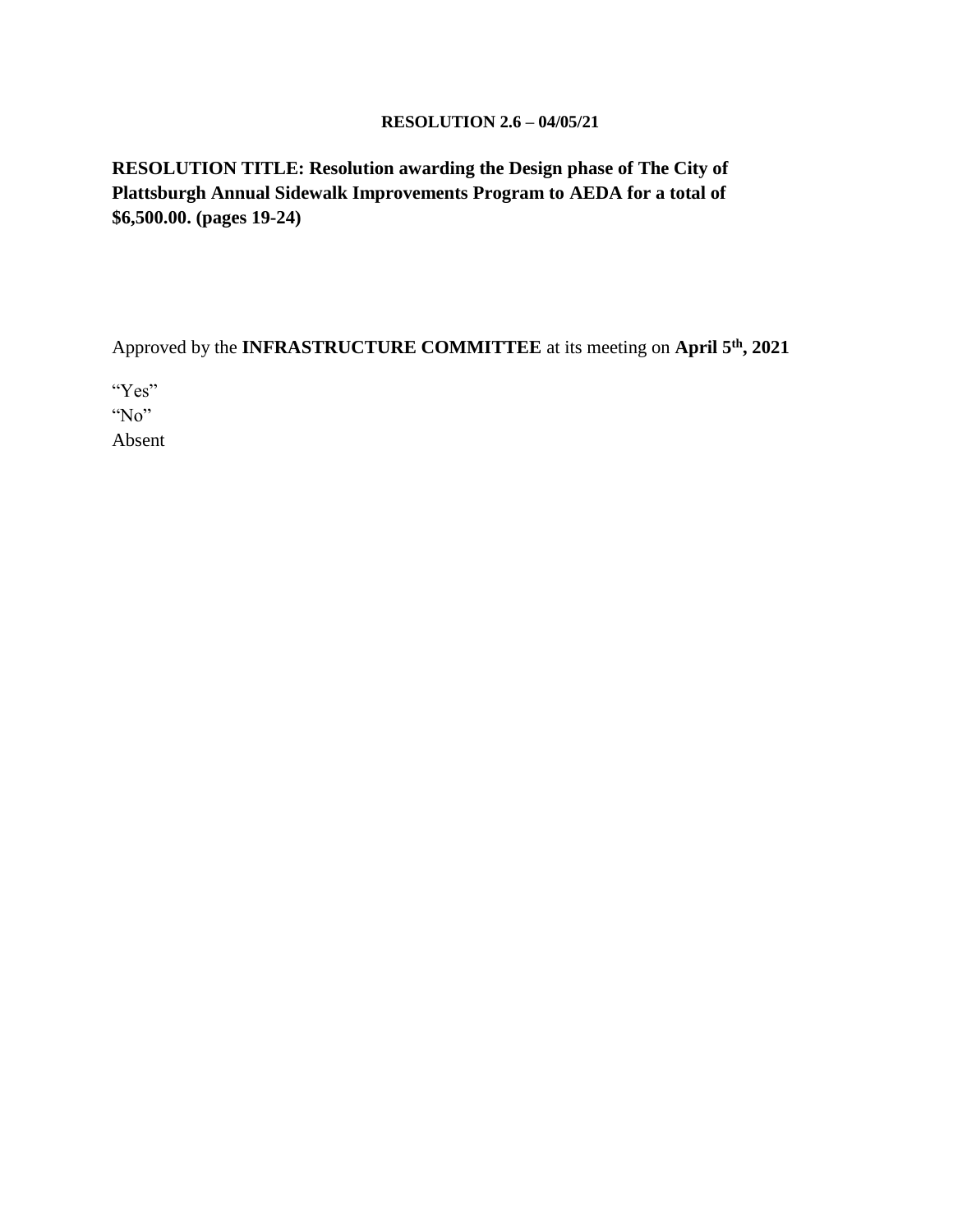### **RESOLUTION 2.7 – 04/05/21**

**RESOLUTION TITLE: Resolution awarding the Construction phase of the Cogan Avenue Reconstruction Project to Luck Bros. Inc. for a total of \$1,833,000.00. (pages 25-48)**

Approved by the **INFRASTRUCTURE COMMITTEE** at its meeting on **April 5th, 2021**

"Yes"

"No"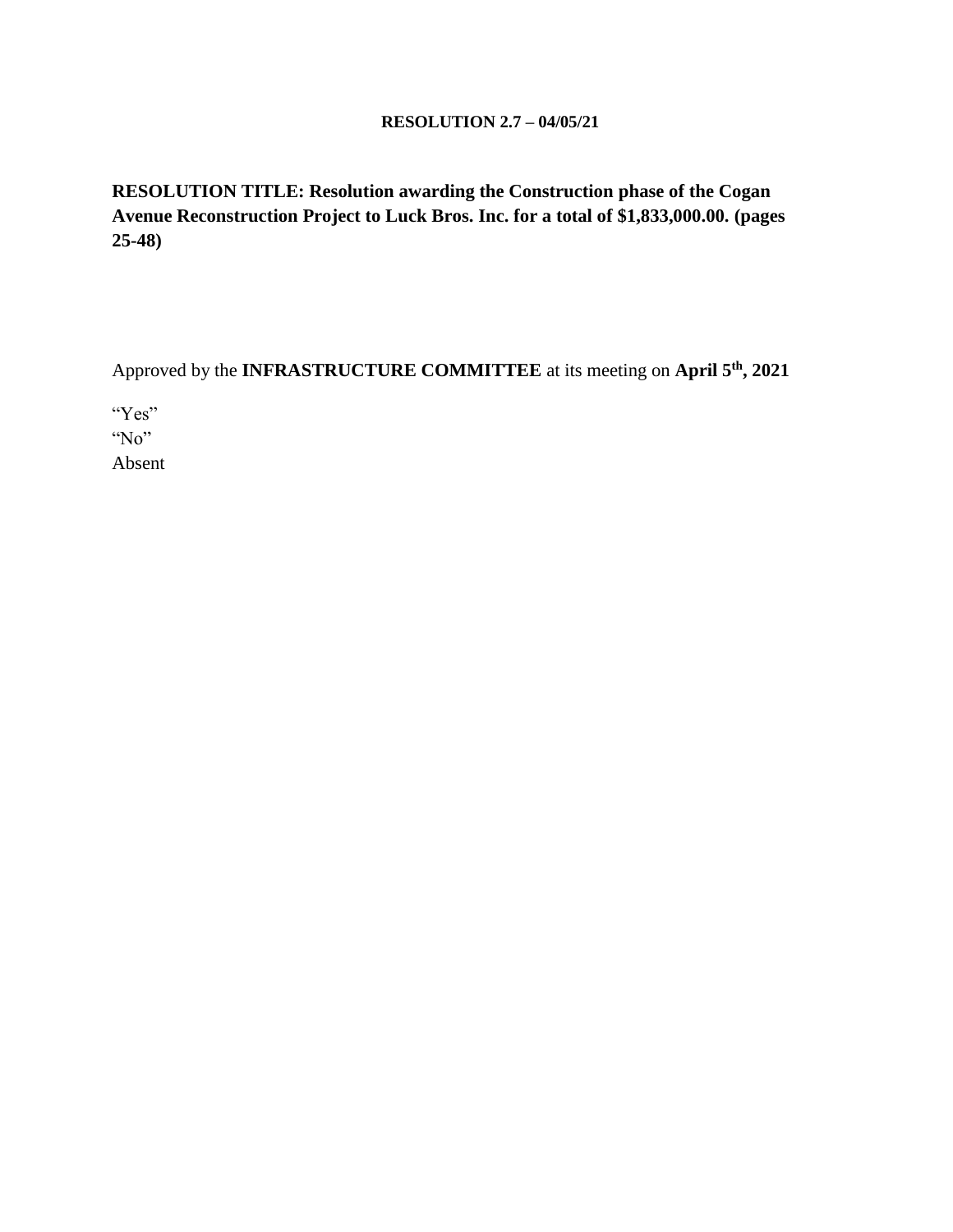### **RESOLUTION 2.8 – 04/05/21**

**RESOLUTION TITLE: Resolution awarding the Construction Management phase of Cogan Avenue Reconstruction Project to C&S Engineers, Inc. for a total not to exceed \$151,000.00. (pages 49-57)**

Approved by the **INFRASTRUCTURE COMMITTEE** at its meeting on **April 5th, 2021**

"Yes" "No"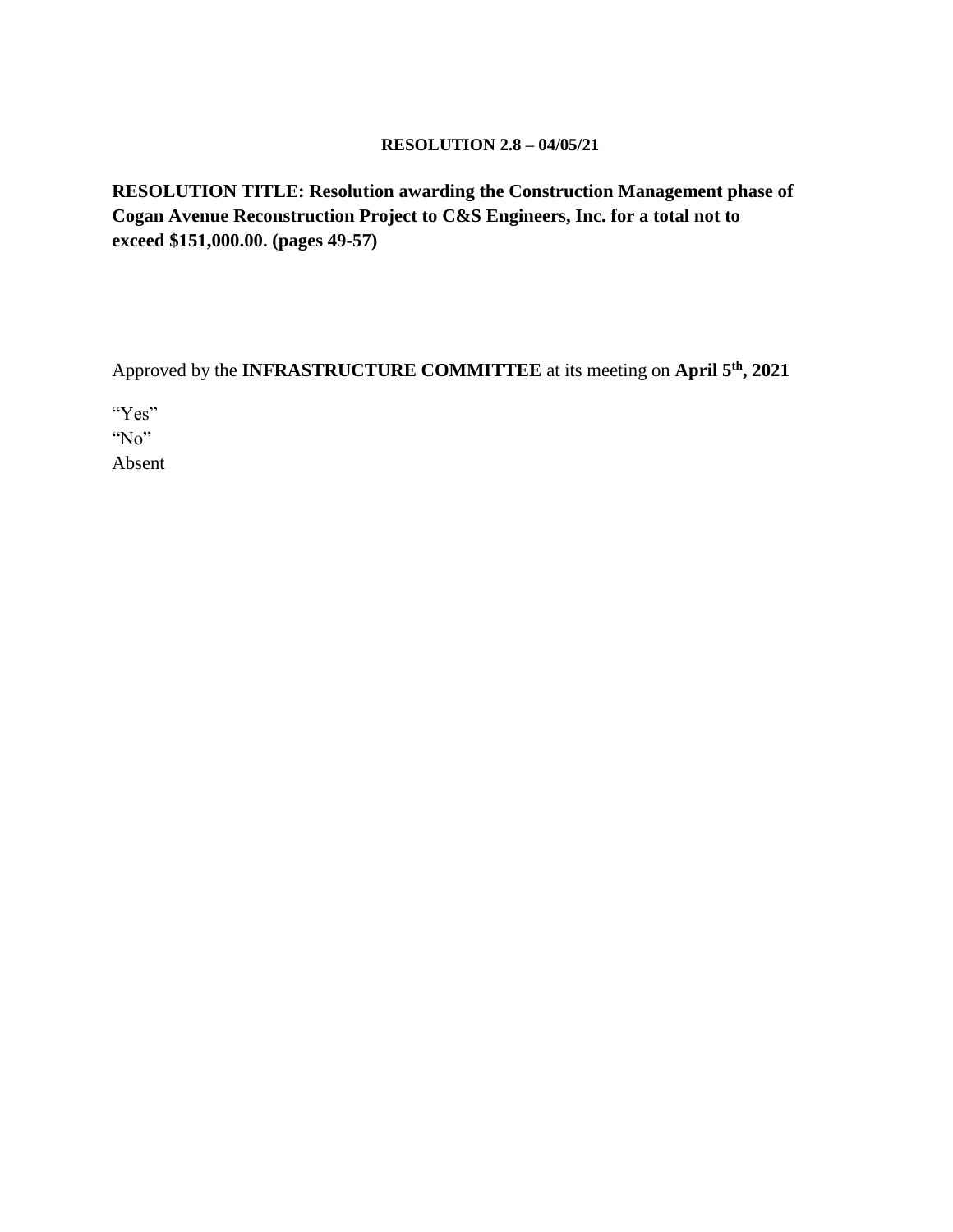### **RESOLUTION 2.9 – 04/05/21**

# **RESOLUTION TITLE: Resolution awarding the NYSDEC Storm Water Pollution Prevention Plan (SWPPP) Inspection and Material Testing phase of Cogan Avenue Reconstruction Project to RMSPC for a total of \$13,050.00. (pages 58-65)**

Approved by the **INFRASTRUCTURE COMMITTEE** at its meeting on **April 5th, 2021**

"Yes"

"No"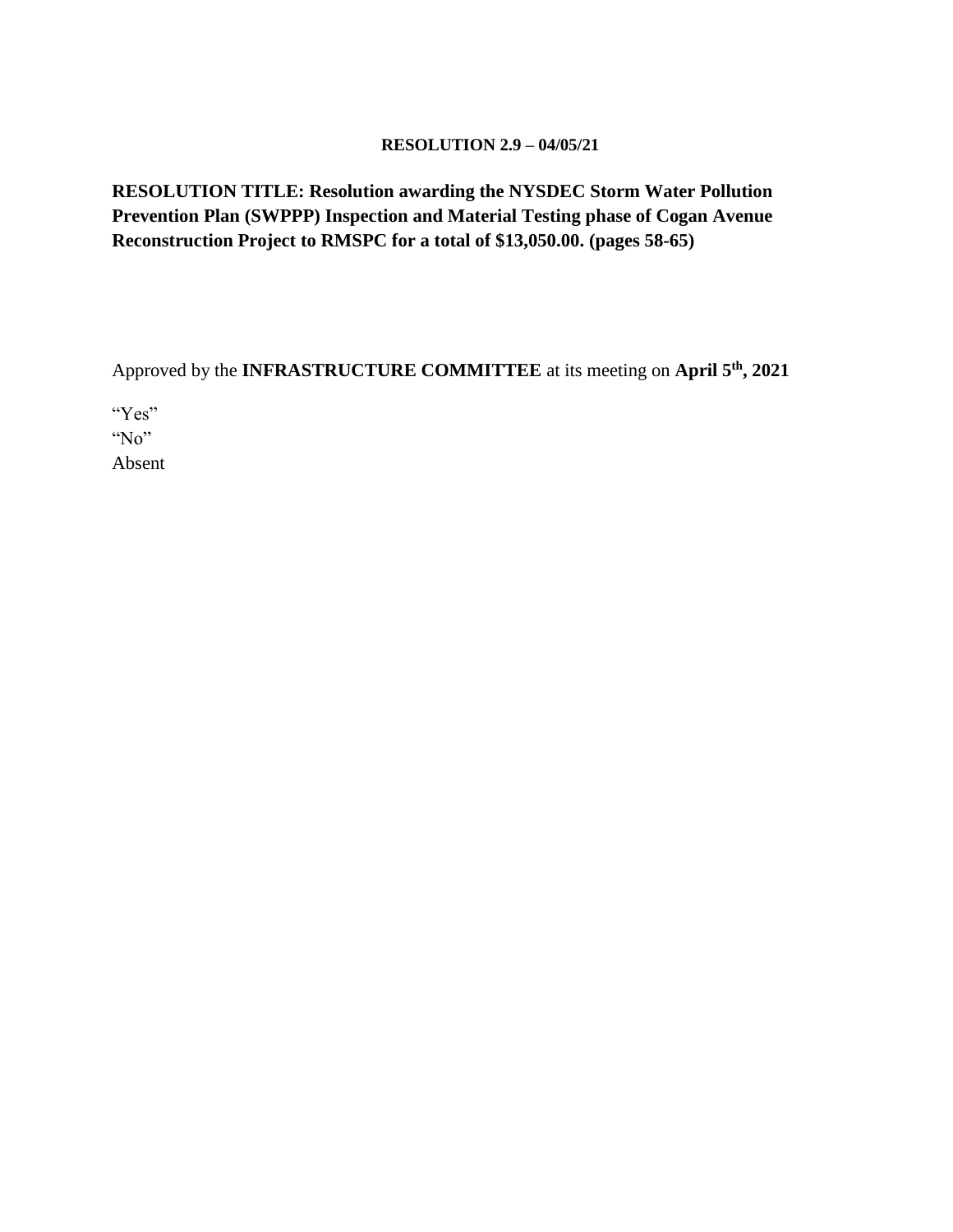### **RESOLUTION 3.1– 04/05/21**

### **RESOLUTION TITLE: AMENDMENT TO CAPITAL PROJECT H8320.79 – "WATER SYSTEM IMPROVEMENTS"**

BY: Jonathan P. Ruff, P.E.

**WHEREAS**, The City is in the process of upgrading its water system; and

**WHEREAS**, Capital Project H83210.79 "Water System Improvements" requires additional appropriation to continue the work;

**NOW, THEREFORE, BE IT RESOLVED, The Common Council Authorizes the appropriation increase of \$1,000,000 to Capital Project H8320.79 "Water System Improvements" to bring the revised total to \$1,500,000 with the source of funds to be from the Mead Dam IIC revenue already received.**

Approved by the **INFRASTRUCTURE COMMITTEE** at its meeting on **APRIL 5, 2021 Meeting.**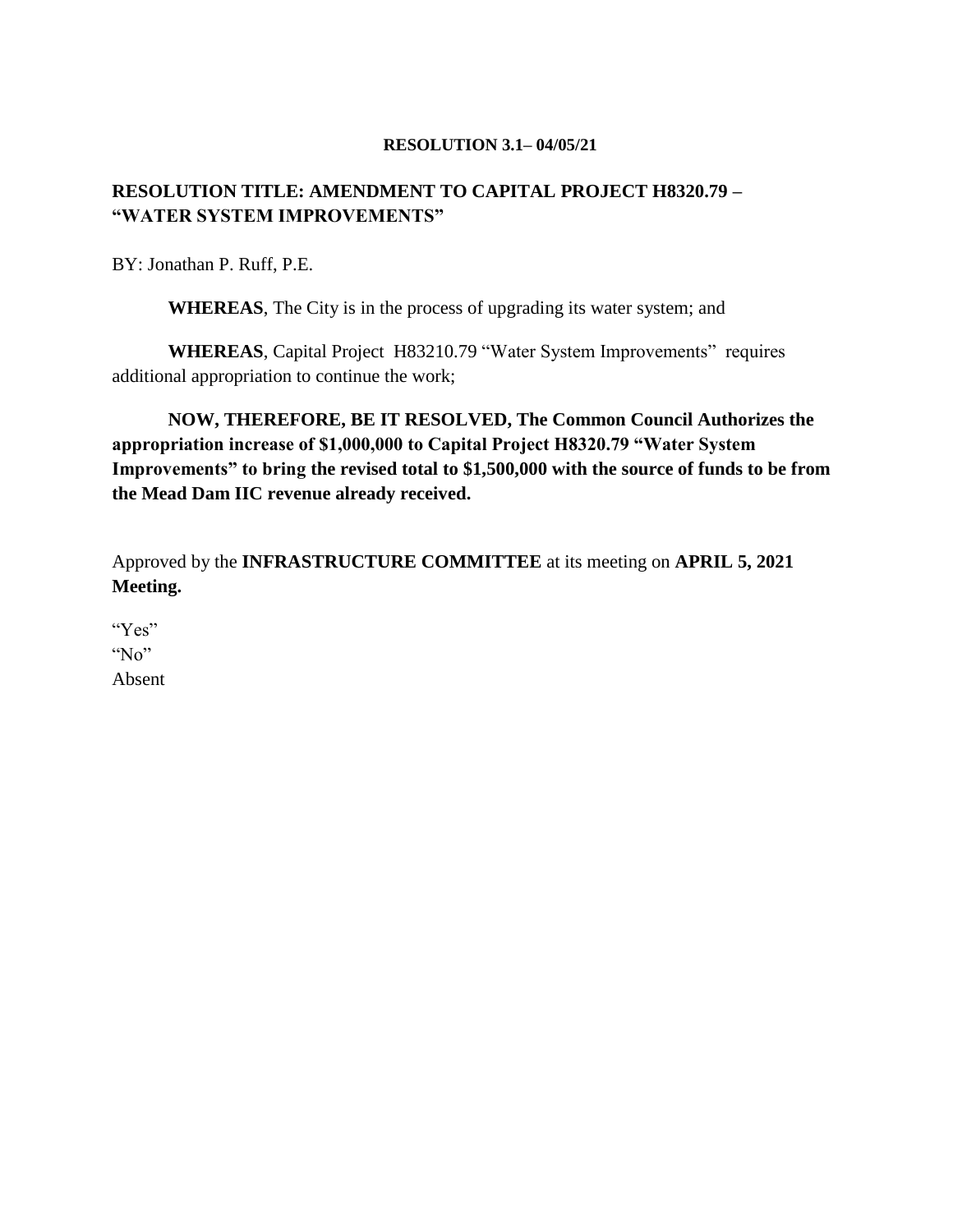### **RESOLUTION 3.2 – 04/05/21**

# **RESOLUTION TITLE: WRRF Disinfection and Odor Control Upgrades CDM Smith Amendment No. 5 – Construction Administration Services (pages 66-69)**

BY: Jonathan P. Ruff, P.E.

**WHEREAS**, The WRRF will be constructing odor control and disinfection system upgrades under the NYS EFC Cleanwater WIIA program; and

**WHEREAS**, Engineering Construction services will be needed; and

**WHEREAS**, CDM Smith has provided a March 5, 2021proposal for the services on a time and expense basis not to exceed \$335,000;

**NOW, THEREFORE, BE IT RESOLVED, The Common Council authorizes the execution of all necessary documents to enter into an agreement with CDM Smith for obtaining the services described in their March 5, 2021 proposal:**

| Contractor:                | <b>CDM</b> Smith                            |
|----------------------------|---------------------------------------------|
| Service:                   | <b>Construction Administration Services</b> |
| Rate:                      | Per Agreement                               |
| Mileage:                   | Per Agreement                               |
| <b>Contract Amount:</b>    | Time and Expense Not to Exceed \$335,000    |
| City Cost:                 | \$335,000                                   |
| Period:                    | N/A                                         |
| New/Renewal:               | Amendment                                   |
| Previous Year's Cost:      | N/A                                         |
| Previous Year's City Cost: | N/A                                         |

Approved by the **INFRASTRUCTURE COMMITTEE** at its meeting on **APRIL 5, 2021.**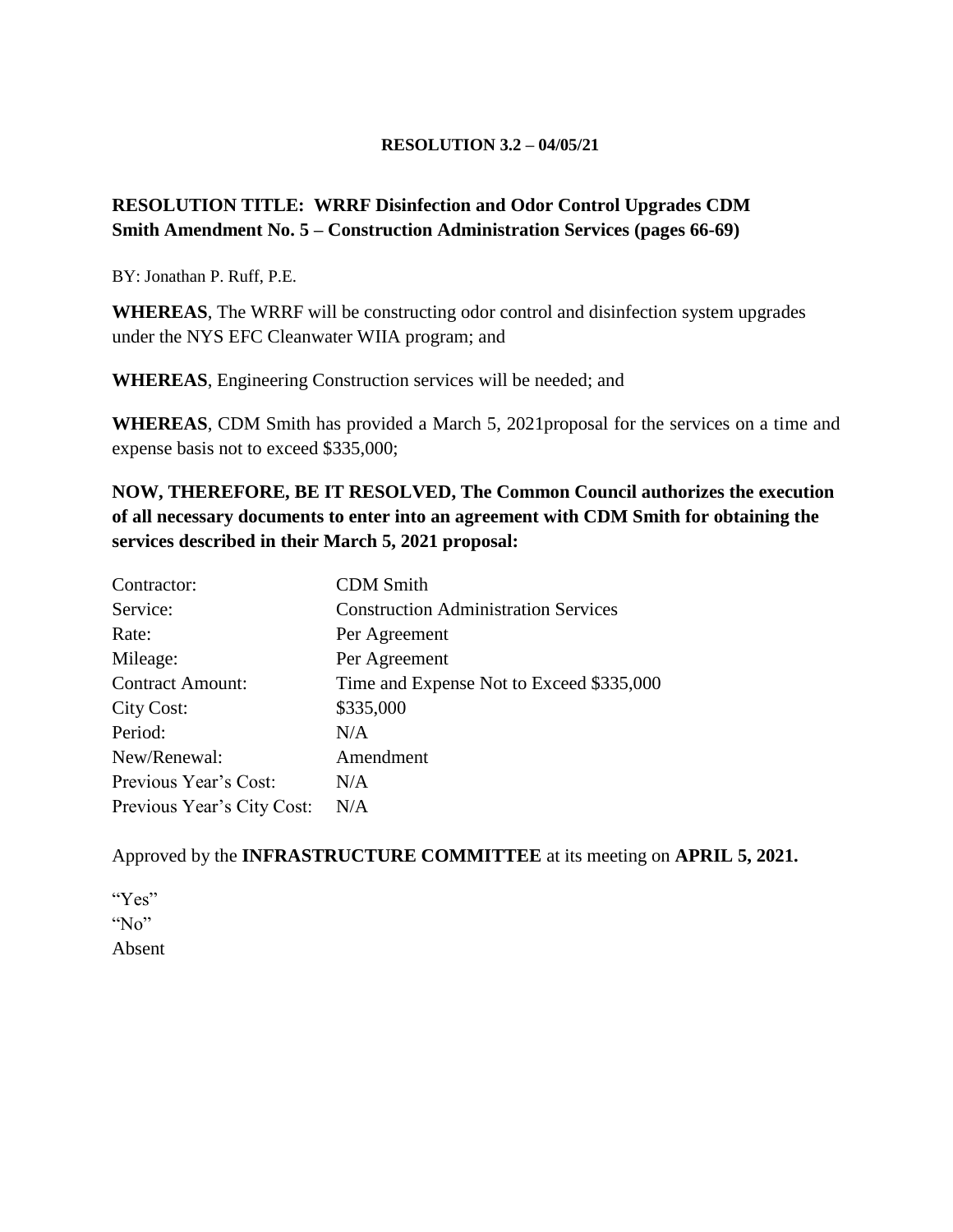#### **RESOLUTION 3.3 – 04/05/21**

### **RESOLUTION TITLE: Lake Champlain Basin Program Illicit Discharge and Elimination (IDDE) Study Phase 2 (pages 70-91)**

BY: Jonathan P. Ruff, P.E.

**WHEREAS**, The City has completed the original LCBP funded IDDE study; and

**WHEREAS**, a number of potential illicit discharges have been detected requiring further study; and

**WHEREAS**, the LCBP has provided funding for performing another phase of investigation;

**NOW, THEREFORE, BE IT RESOLVED, The Common Council Authorizes the execution of all necessary documents, including a NEIWPCC MOA and an amendment to the agreement with Stone Environmental, to perform IDDE Phase II. The agreement with Stone Environmental is for \$19,605 and requires a \$500 match from the City which will come from the Sewer Fund.**

Approved by the **INFRASTRUCTURE COMMITTEE** at its meeting on **COMMITTEE APRIL 5, 2021.**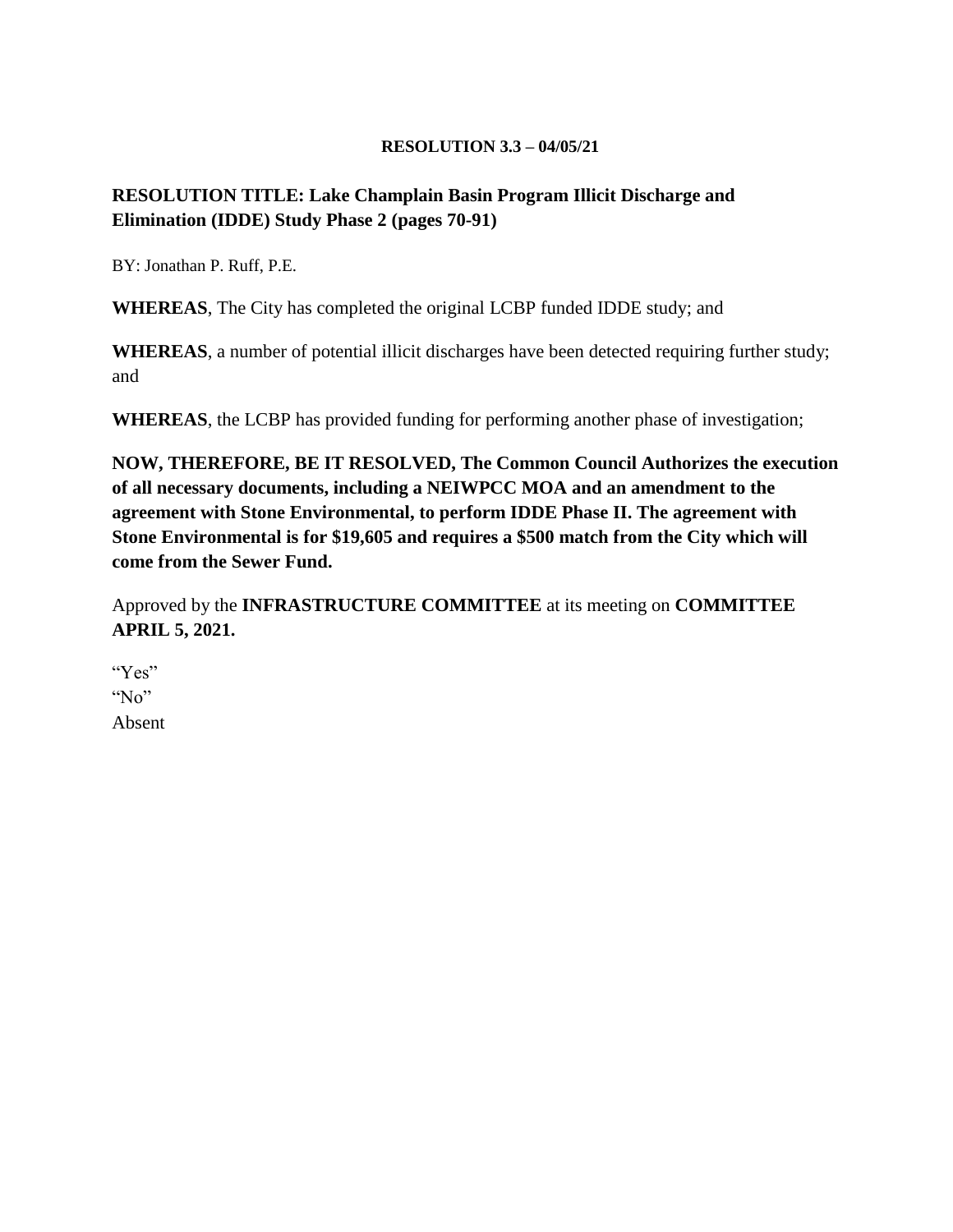### **RESOLUTION 3.4 – 04/05/21**

## **RESOLUTION TITLE: Sodium Thiosulfate for the WRRF – Contract #WRRF 2021- 01**

BY: Chief Plant Operator Kristofer Gushlaw

**WHEREAS**, Contract #WRRF 2021-01 "Sodium Thiosulfate for the WRRF" is awarded to Thatcher Company of NY for the ESTIMATED sum of \$73,089.20. The contract shall commence on April 6, 2021 for one year, with two optional one-year extensions

# **NOW, THEREFORE, BE IT RESOLVED, The Common Council Authorizes the Mayor of Plattsburgh to execute all necessary documents/the following change order/the following contract:**

| <b>Contractor:</b>                                       | Thatcher Company of NY                                                                 |  |  |  |
|----------------------------------------------------------|----------------------------------------------------------------------------------------|--|--|--|
| Service:                                                 | Provide an estimated amount of 38,000 gallons of sodium                                |  |  |  |
|                                                          | thiosulfate to the WRRF for one year. The chemical is used to remove chlorine from the |  |  |  |
| WRRF's effluent water before reaching the Saranac River. |                                                                                        |  |  |  |
| Rate:                                                    | N/A                                                                                    |  |  |  |
| <b>Mileage:</b>                                          | N/A                                                                                    |  |  |  |
| <b>Contract Amount:</b>                                  | \$73,089.20 (estimated)                                                                |  |  |  |
| <b>City Cost:</b>                                        | \$73,089.20 (estimated)                                                                |  |  |  |
| Period:                                                  | April 6, $2021$ – April 5, 2022 (incl. 2 one-year extensions upon                      |  |  |  |
| mutual agreement)                                        |                                                                                        |  |  |  |
| New/Renewal:                                             | <b>NEW</b>                                                                             |  |  |  |
| <b>Previous Year's Cost:</b>                             | \$71,392                                                                               |  |  |  |
| <b>Previous Year's City Cost: \$71, 392</b>              |                                                                                        |  |  |  |

Approved by the **INFRASTRUCTURE COMMITTEE** at its meeting on **APRIL 5, 2021.**